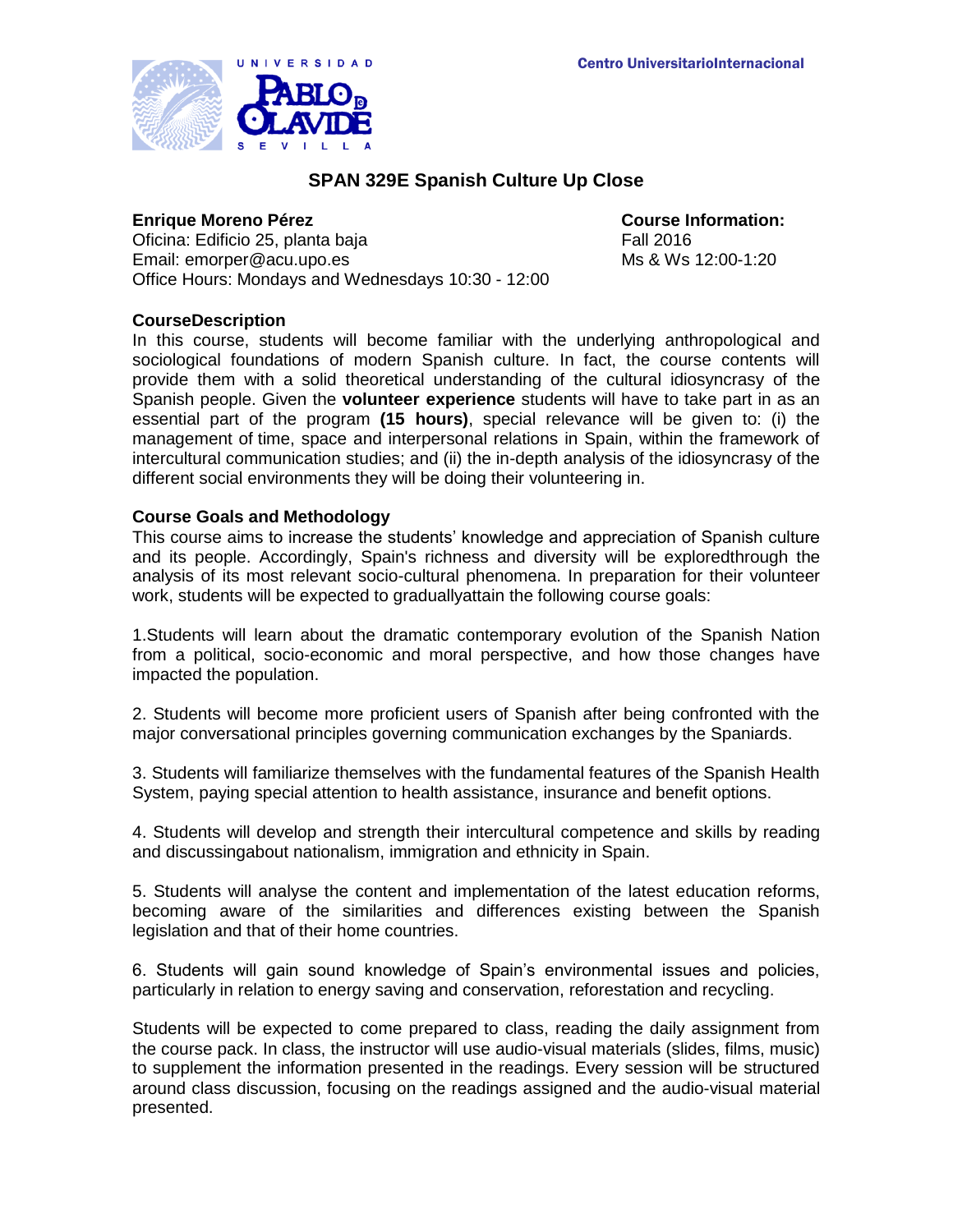#### **Learning Objectives**

By the end of the term, and in consonance with the course goals listed above, students will be able to:

1. Deliver a comprehensive account and critical analysis of the contemporary political, socio-economic and moral evolution of Spain.

2. Communicate more efficiently with Spanish people.

3. Understand the functioning of the Spanish National Health System, focusing on health assistance, insurance, coverage and benefit options.

4. Become aware of Spain's immigration policies as well as the major adaptation problems immigrants in Spain have to face.

5. Indentify areas of affinity and discrepancy betweenthe Spanish legislationand that of their home countries in regards to the education topic.

6. Gain sound knowledge about Spain's environmental policies and issues concerning energy saving and conservation, reforestation and recycling.

### **Required Texts**

Students will be required to purchase a course pack, which will be available at Copistería on campus. The articles and book chapters included in such course pack come from the following sources:

- Fernández Santiago, Miriam. *Spanish Civilization and Culture.* Seville, 2006.

- Gies, David (ed.) *The Cambridge Companion to Modern Spanish Culture*. CUP, 1999.
- Hooper, John. *The New Spaniards.* (2<sup>nd</sup> edition). Penguin Book, 2006.
- -Richardson, Bill. *Spanish Studies: An Introduction.* London: Arnold, 2001.

# **Further Texts**

-Brenan, Gerald. *The Spanish Labyrinth.* (new ed. of 2<sup>nd</sup> revised edition). CUP, 1990.

- Kamen, Henry. *Imagining Spain: Historical Myth and National Identity.* YUP, 2008.

- Payne, Stanley. *España: Una Historia Única.* Temas de Hoy, 2008.

## **WEBS:**

- *[www.cervantes.es](http://www.cervantes.es/)* Instituto Cervantes
- *[www.mecd.gob.es](http://www.mecd.gob.es/)* Spain's Department of Education and Culture
- *[www.rtve.es](http://www.rtve.es/)* Spain's National Television Station.
- [http://www.accioncultural.es](http://www.accioncultural.es/) Acción Cultural Española

## **DVD Collections**

- Arteseros, Alfonso. *España en la Memoria*: Intereconomía TV, 2009.
- García de Cortázar, Fernando (coord.) *Memoria de España*: RTVE, 2004.
- Prego, Victoria. *Historia Audiovisual de la Transición*: Tiempo, 2003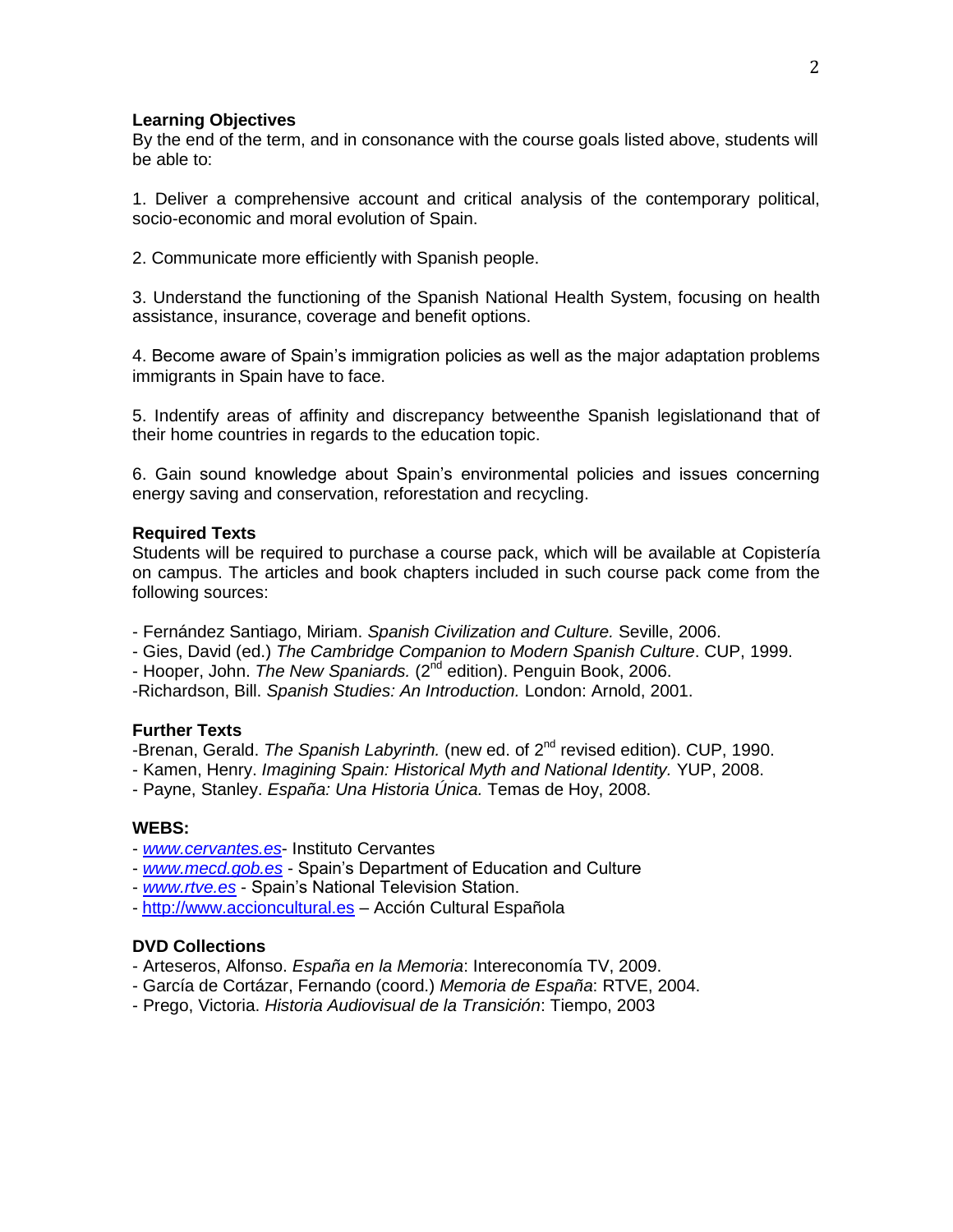#### **General Course Policies**

- 1. Students must ask for permission to leave class.
- 2. Students must keep their cell phones turned off during class.
- 3. Strictly no food to be consumed in class.
- 4. Students are expected to come prepared to class and participate actively in discussions.
- 5. Face to face interaction is preferred over emailing when addressing students' questions.

#### **Course Requirements and Grading**

Students' progress will be checked by their class participation, a mid-term exam, a midterm paper, group presentations and a cumulative final exam.

| <b>Class Participation</b>                        | 15%        |
|---------------------------------------------------|------------|
| Mid-Term Exam                                     | <b>20%</b> |
| Volunteer Reports (in-class presentation + paper) | -40%       |
| Cumulative Final Exam<br>25%                      |            |

#### **Please beware that exam dates cannot be changed**

**Class Participation:** The whole course is structured around class discussion based on readings, teacher instruction and debates. Previous reflection on assigned readings is crucial for success in this course since students will be asked in class about specific and general aspects of the material read. In fact, lively discussions will be encouraged at all times. Class participation will therefore be graded in accordance to the students' previous readings and reflection about the assigned texts, manifested in the relevance of their contributions to discussion.

**Mid-Term Exam:** This test is aimed at evaluating the students' knowledge of the different topics covered until then with a focus on detail. It will hinge around the information from the readings and the material presented and discussed in class. It may include, but not be limited to, true/false questions, definitions, multiple choice activities, short questions and a 2-page long essay at the end. Missing class without medical excuse will not be considered a reason for rescheduling this test.

**Volunteer Reports:** This report will consist of two parts: on the one hand, students will be required to carry out an **interactive and dynamic** in-class presentation of their volunteer experience for 20 minutes starting in November. On the other hand, on the last day of class students will also be asked to turn in a 3,000-word paper reporting critically the whole of their volunteer experience. The paper will be typed and printed (Times New Roman pt.12, 1 &  $\frac{1}{2}$  spaces). Its grade will depend on parameters such as thematic pertinence and coherence, appropriateness of language use, quality of the cross-cultural reflections included and reliability of the sources explored. Handwritten and emailed papers will not be accepted.

**Cumulative Final Exam:** This test will measure the students' ability to critically react to the material covered in class, with a focus on establishing thematic links among topics. They will be asked to write a 4-page long essay on one of the 5 different topics which the professor will previously select and announce in class. The date of the final exam cannot be changed.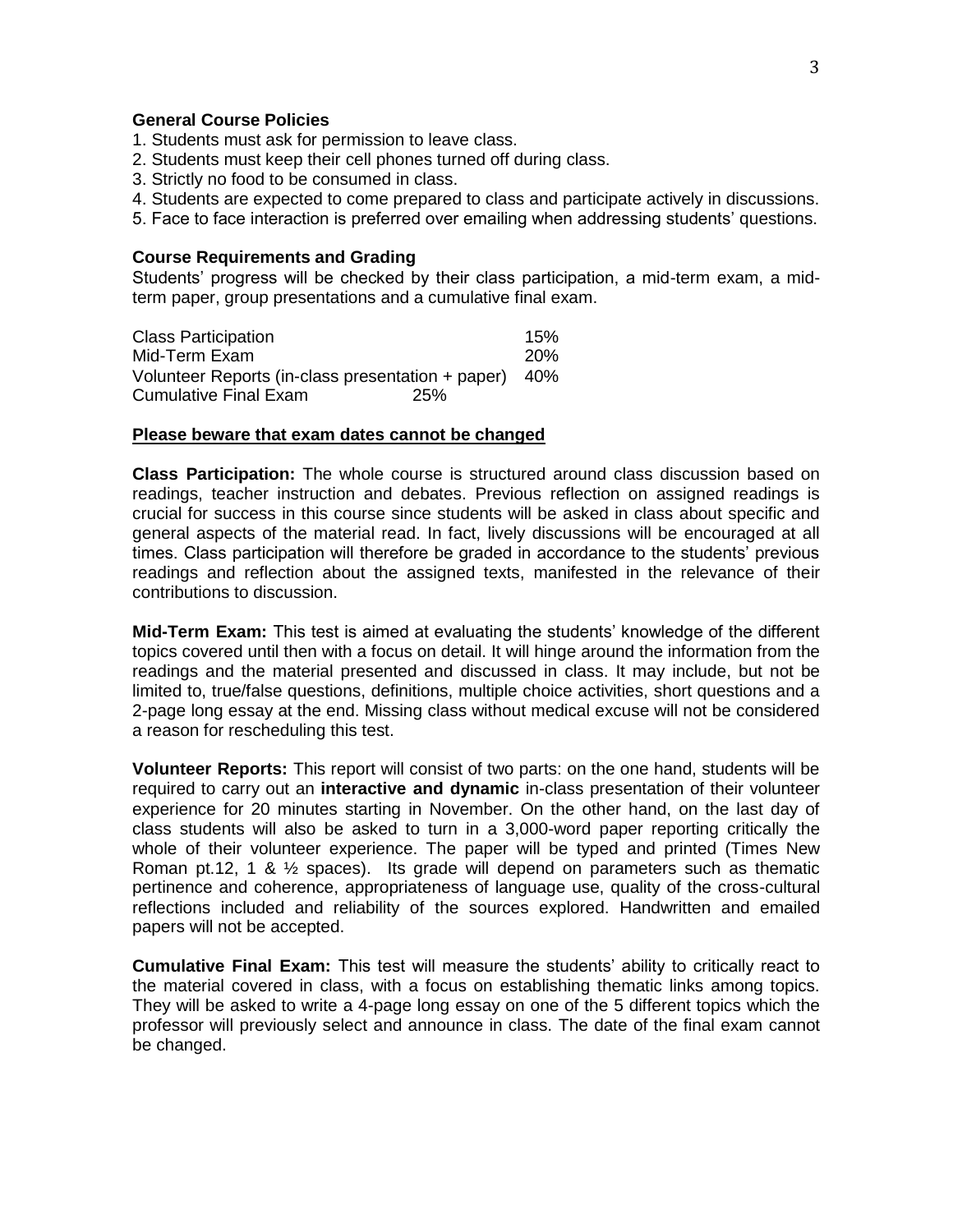### **Attendance and Punctuality**

Attendance is mandatory. More than 3 unexcused absences will result in the lowering of the final grade. Punctuality is required – lateness will be penalised by 0.5 (over 15mins) or 1 absence (over 30mins). If a student misses a class for medical reasons, s/he must show the doctor's note to the instructor upon return to class in order to excuse that absence.

#### **Missed or Late Work**

Late assignments will not be accepted.

#### **Academic Dishonesty**

Academic integrity is a guiding principle for all academic activity at Pablo de Olavide University. Cheating on exams and plagiarism (which includes copying from the internet) are clear violations of academic honesty. A student is guilty of plagiarism when he or she presents another person's intellectual property as his or her own. The penalty for plagiarism and cheating is a failing grade for the assignment/exam and a failing grade for the course. Avoid plagiarism by citing sources properly (using footnotes or endnotes and a bibliography).

### **Students with Disabilities**

If you have a disability that requires special academic accommodation, please speak to your professor within the first three (3) weeks of the semester in order to discuss any adjustments. It is the student's responsibility to provide the International Center with documentation confirming the disability and the accommodations required (if you have provided this to your study abroad organization, they have most likely informed the International Center already but please confirm).

#### **Behavior Policy**

Students are expected to show integrity and act in a professional and respectful manner at all times. A student's attitude in class may influence his/her participation grade. The professor has a right to ask a student to leave the classroom if the student is unruly or appears intoxicated. If a student is asked to leave the classroom, that day will count as an absence regardless of how long the student has been in class.

#### **IMPORTANT NOTICE:**

## **AFTER THE FOURTH WEEK, CLASS WILL ONLY MEET ON WEDNESDAYS/THURSDAYS.**

## **NO LATER THAN THE SECOND CLASS SESSION, STUDENTS WILL HAVE TO SIGN UP FOR ONE OF THE 4 FOLLOWING VOLUNTEER OPPORTUNITIES:**

**\*NURSING AND DAYCARE\* \*SOCIAL EXCLUSION AND MARGINALIZATION\* \*TEACHING ENGLISH AT AN ELEMENTARY SCHOOL\* \*ENVIRONMENTAL ACTION\***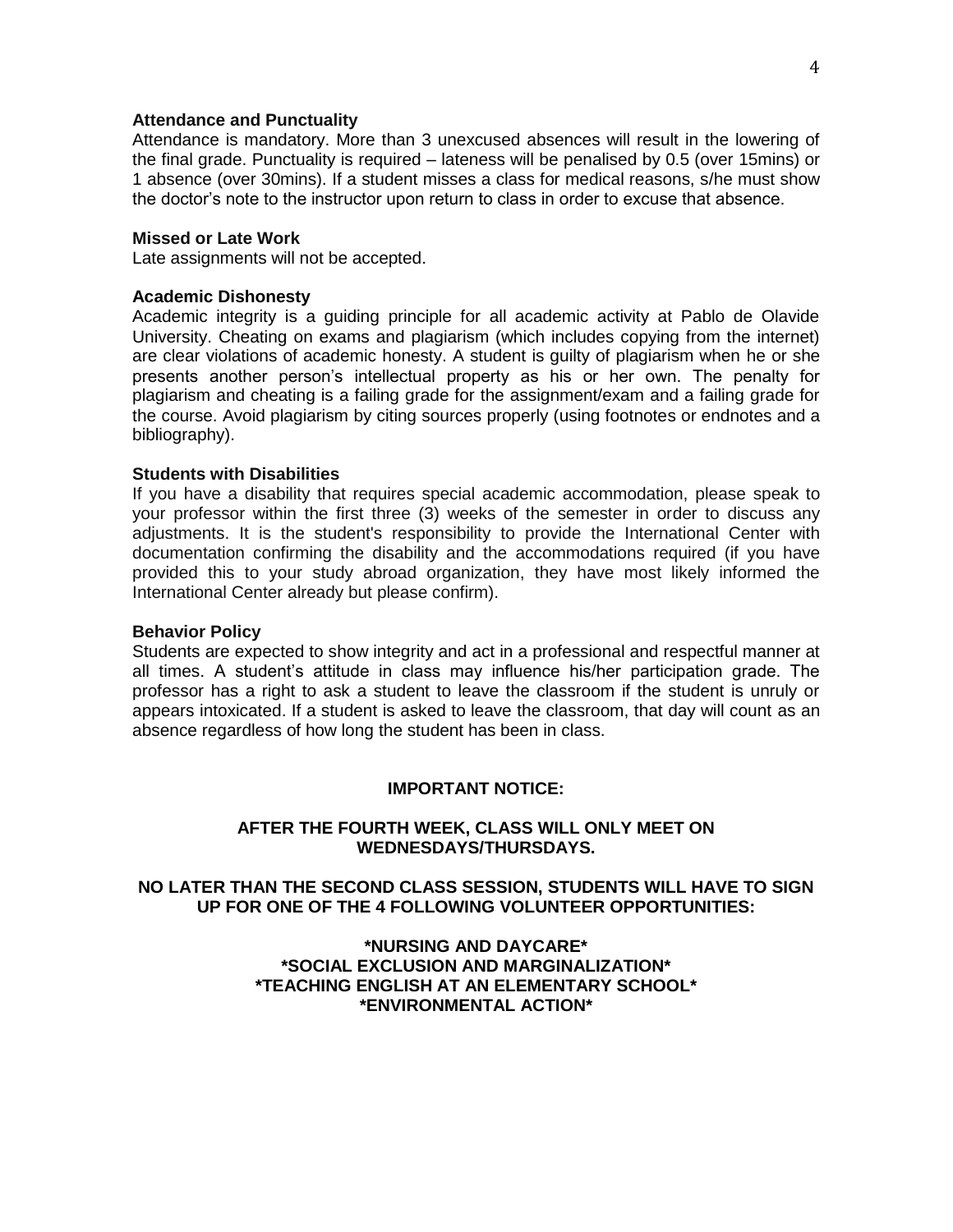## **Course Contents**

The course will be thematically structured into these 10 units:

Unit 1: Understanding Spain Unit 2: Interpersonal Communication in Spain Unit 3: The Spanish Welfare State Unit 4: Immigration in Spain Unit 5: Spain's Educational and Cultural Programs Unit 6: Spain's Environmental Issues and Policies Unit 7: Volunteering in Spain Unit 8: Volunteer Reports (I-II) Unit 9: Volunteer Reports (III-IV) Unit 10: Volunteer Reports (V)

### **Class Schedule**

**Wednesday, September 14th** Course Introduction

**Monday, September 19 th** Unit 1: Read "The Change in Spain" & Texts about Contemporary Spain.

**Wednesday, September 21st** Unit 1: Read Texts about Spain's History.

**Monday, September 26 th** Unit 1: Read "Spanishness: How Spanish Are the Spaniards?"

**Wednesday, September 28 th** Unit 2: Read "Language: How Do Spaniards Speak?"

**Monday, October 3rd** Unit 3: Read "Welfare: The Spanish Exception."

**Wednesday, October 5 th** Unit 4: Read "New Arrivals and Old Prejudices."

**Monday, October 10th** Unit 5: Read "Education: More Aspiration than Achievement."

**Monday, October 17 th** Unit 6: Read the OECD review on Spain's environmental policy.

**Wednesday, October 19 th** Review class

**Wednesday, October, 26 th** Mid-Term Exam